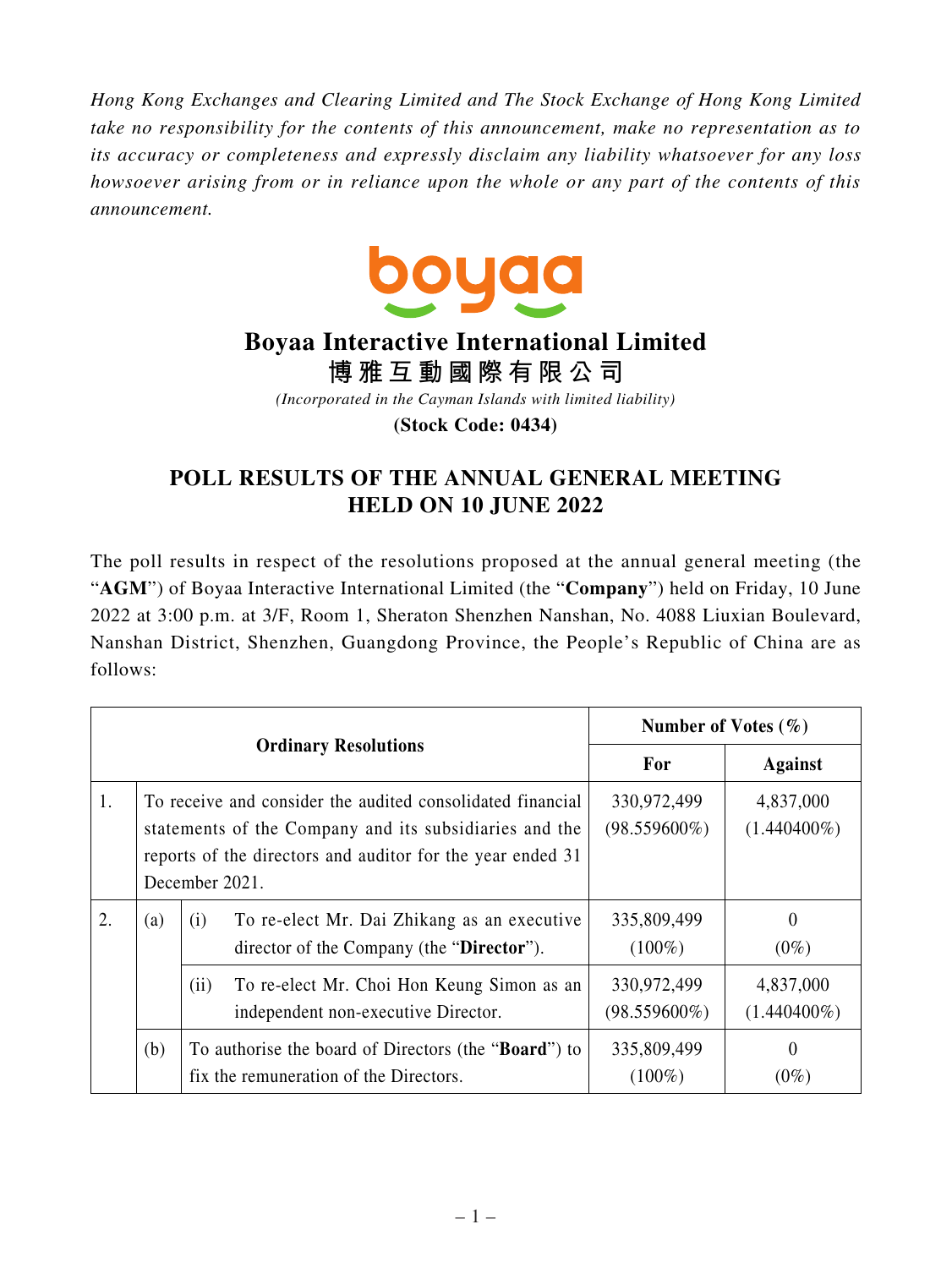|    |                                                                                                                                                                                                                                                                                                                                                                    | Number of Votes $(\%)$         |                              |
|----|--------------------------------------------------------------------------------------------------------------------------------------------------------------------------------------------------------------------------------------------------------------------------------------------------------------------------------------------------------------------|--------------------------------|------------------------------|
|    | <b>Ordinary Resolutions</b>                                                                                                                                                                                                                                                                                                                                        | For                            | <b>Against</b>               |
| 3. | To re-appoint ZHONGHUI ANDA CPA Limited as the<br>auditor of the Company and to authorise the Board to fix its<br>remuneration.                                                                                                                                                                                                                                    | 335,809,499<br>$(100\%)$       | $\overline{0}$<br>$(0\%)$    |
| 4. | To give a general mandate to the Directors to repurchase<br>shares in the Company not exceeding 10% of the total<br>number of issued shares of the Company.                                                                                                                                                                                                        | 335,809,499<br>$(100\%)$       | $\theta$<br>$(0\%)$          |
| 5. | To give a general mandate to the Directors to allot, issue and<br>deal with additional shares in the Company not exceeding<br>20% of the total number of issued shares of the Company.                                                                                                                                                                             | 304,691,599<br>$(90.733466\%)$ | 31,117,900<br>$(9.266534\%)$ |
| 6  | To extend the general mandate granted to the Directors to<br>allot, issue and deal with additional shares in the Company<br>by adding thereto the number of shares repurchased by the<br>Company.                                                                                                                                                                  | 304,691,599<br>$(90.733466\%)$ | 31,117,900<br>$(9.266534\%)$ |
|    | <b>Special Resolution</b>                                                                                                                                                                                                                                                                                                                                          | For                            | <b>Against</b>               |
| 7. | To approve the proposed amendments to the existing<br>memorandum of association and articles of association<br>of the Company and to adopt the new memorandum of<br>association and articles of association of the Company<br>in substitution for and to the exclusion of the existing<br>memorandum of association and articles of association of<br>the Company. | 335,745,499<br>$(99.980942\%)$ | 64,000<br>(0.019058%)        |

As more than 50% of votes were cast in favor of ordinary resolutions numbered 1 to 6 and more than 75% of votes were cast in favour of special resolution numbered 7, the Board is pleased to announce that all the ordinary and special resolutions proposed at the AGM were duly passed by the shareholders of the Company by way of poll. Computershare Hong Kong Investor Services Limited, the Company's branch share registrar and transfer office in Hong Kong, acted as scrutineer for the vote-taking at the AGM. Pursuant to Rule 13.39(5A) of the Rules Governing the Listing of Securities on The Stock Exchange of Hong Kong Limited (the "**Listing Rules**"), all the Directors attended the AGM in person or by electronic means.

Shareholders may refer to the notice of the AGM dated 29 April 2022 of the Company for full text of the above resolutions.